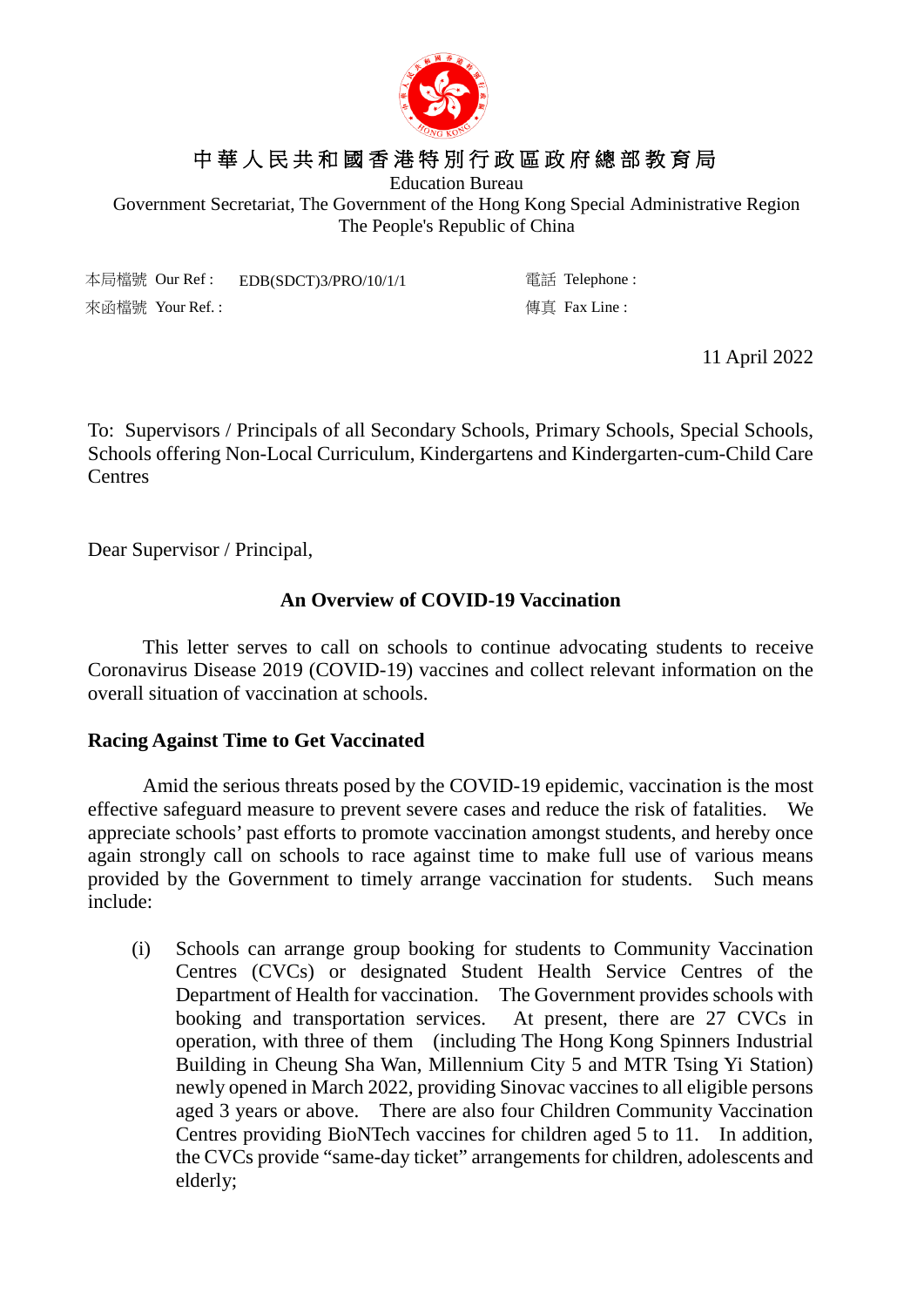- (ii) Schools may arrange onsite vaccination through COVID-19 Mobile Vaccination Stations  $(MVS)^1$  $(MVS)^1$ . The Government has recently introduced an additional MVS to facilitate students, teachers, school staff, parents, and their family members to receive Sinovac vaccines (aged 3 or above) or BioNTech vaccines (aged 12 or above); and
- (iii) Schools may contact doctors on their own or through the EDB to match doctors under the "Vaccination Subsidy Scheme (VSS) School Outreach" to obtain outreach vaccination services (Sinovac vaccines) for students.

We urge schools to utilise diversified means, including Parent-Teacher Association etc., to step up promotion and encourage parents to proactively arrange vaccination timely for students, in order to protect the health of individuals and the campus as well as to create a safe environment for the resumption of face-to-face classes. If schools encounter any difficulties or questions about bookings, please contact their respective Senior School Development Officers or Senior Service Officers.

#### **An Overview of School Vaccination Rates and Activities**

In order to facilitate the EDB and the community to have a more comprehensive understanding of the overall vaccination rates and vaccination activities of schools, we hereby invite your school to provide relevant information on vaccination rates as well as vaccination activities organised/participated and completed by schools from 24 January 2022 to 18 April 2022 by filling in **Annex 1** and returning the same to the respective School Development Section / Joint Office for Kindergartens and Child Care Centres by email or fax on or before 25 April 2022.

No matter whether your school has arranged any vaccination activities on or before 18 April 2022, if your school organises or participates in any vaccination activities after that date up to the end of this school year, please also fill in **Annex 2** within five working days upon completion of each vaccination activity your school has organised or participated in, and return the same to the respective School Development Section / Joint Office for Kindergartens and Child Care Centres by email or fax.

We also encourage schools to, while collecting data, strengthen publicity among students (especially boarders of special schools), parents, and their family members, and actively utilise various channels to promote vaccination activities at the school level.

As an important member of society, schools must shoulder their due responsibilities in the fight against the virus and encourage students to actively get vaccinated. Schools should proactively contact students who have not yet got vaccinated, understand their concerns and difficulties, and advise and assist them to get vaccinated as soon as possible. If you have any enquiries or need any assistance with vaccination arrangements, please

<span id="page-1-0"></span><sup>&</sup>lt;sup>1</sup> For details of the related facilitation measures, please refer to the EDB website on "COVID-19 Vaccination" Programme" [\(https://www.edb.gov.hk/en/sch-admin/admin/about-sch/diseases-prevention/early-vaccination.html](https://www.edb.gov.hk/en/sch-admin/admin/about-sch/diseases-prevention/early-vaccination.html))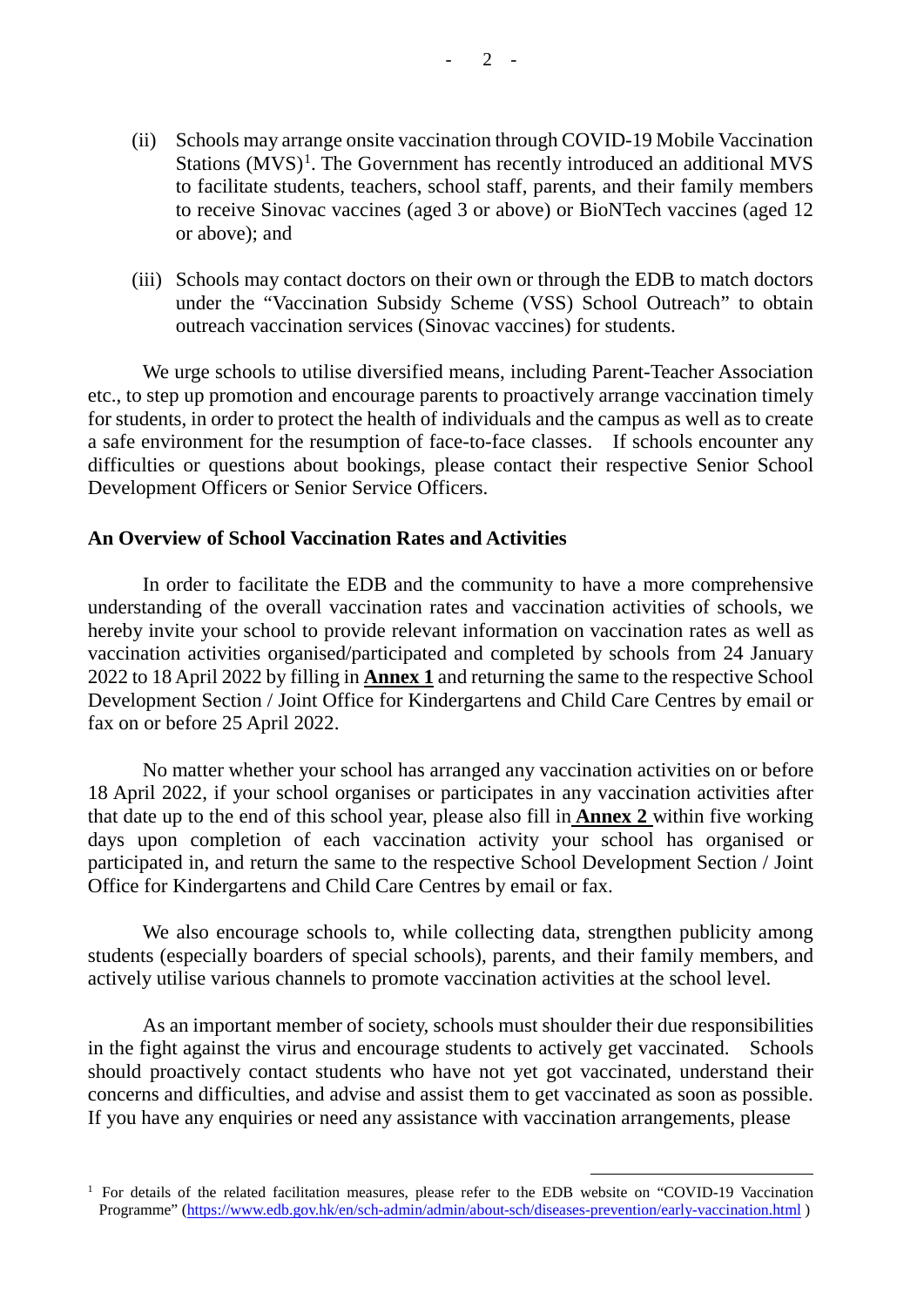contact your respective Senior School Development Officers or Senior Service Officers.

Yours sincerely,

Henry.  $\mathcal{C}_{\mathcal{A}}$ 

(Dr Verena LAU) for Secretary for Education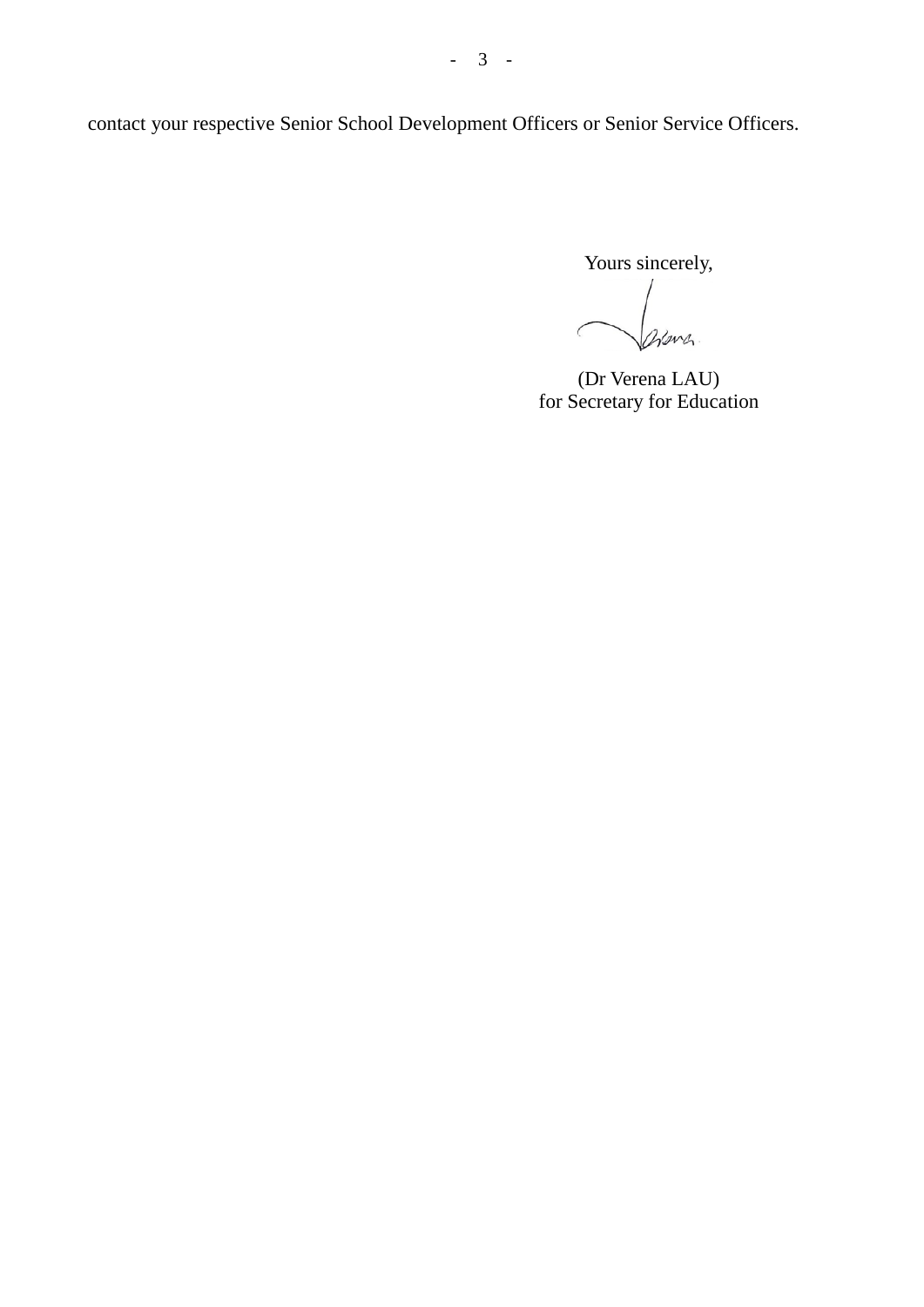## **An Overview of School Vaccination Rates and Activities (schools should submit this form on or before 25 April 2022 for activities conducted on or before 18 April 2022)**

To: District School Development Section / Joint Office for Kindergartens and Child Care Centres [Fax no.: ]

With reference to the letter issued by the Education Bureau (EDB) on 11 April 2022, our school submits information of the vaccination activities our school organised/participated in and completed as below:

| <b>Vaccination</b><br><b>Means</b>                                                                                                                                                          | <b>Activity Date</b><br>(First dose /<br>Second dose /<br>Third dose)<br>(may include<br>more than one<br>date. Please<br>list out in<br>separate rows<br>if necessary) | Aged 3<br>to 11<br>$\mathbf{years}^1$ | Aged 12<br>to 17<br>$\mathbf{years}^2$ | Aged<br><b>18 or</b><br>above <sup>3</sup> | <b>Teachers</b><br>and<br>school<br>staff | <b>Family</b><br>members<br><b>of</b><br>students |
|---------------------------------------------------------------------------------------------------------------------------------------------------------------------------------------------|-------------------------------------------------------------------------------------------------------------------------------------------------------------------------|---------------------------------------|----------------------------------------|--------------------------------------------|-------------------------------------------|---------------------------------------------------|
|                                                                                                                                                                                             | Types of activity organised/participated in and completed by schools                                                                                                    |                                       |                                        |                                            |                                           |                                                   |
|                                                                                                                                                                                             | from 24 January 2022 to 18 April 2022                                                                                                                                   |                                       |                                        |                                            |                                           |                                                   |
| i. Through VSS<br><b>School Outreach</b><br>(i.e. doctors<br>providing outreach<br>services at schools)<br>by the EDB                                                                       |                                                                                                                                                                         |                                       |                                        |                                            |                                           |                                                   |
| ii. Through self-<br>arranged doctors to<br>provide outreach<br>services at schools                                                                                                         |                                                                                                                                                                         |                                       |                                        |                                            |                                           |                                                   |
| iii. Through group<br>booking at<br>Community<br>Vaccination<br>Centres, designated<br><b>Student Health</b><br>Service Centres of<br>the Department of<br>Health, or Children<br>Community |                                                                                                                                                                         |                                       |                                        |                                            |                                           |                                                   |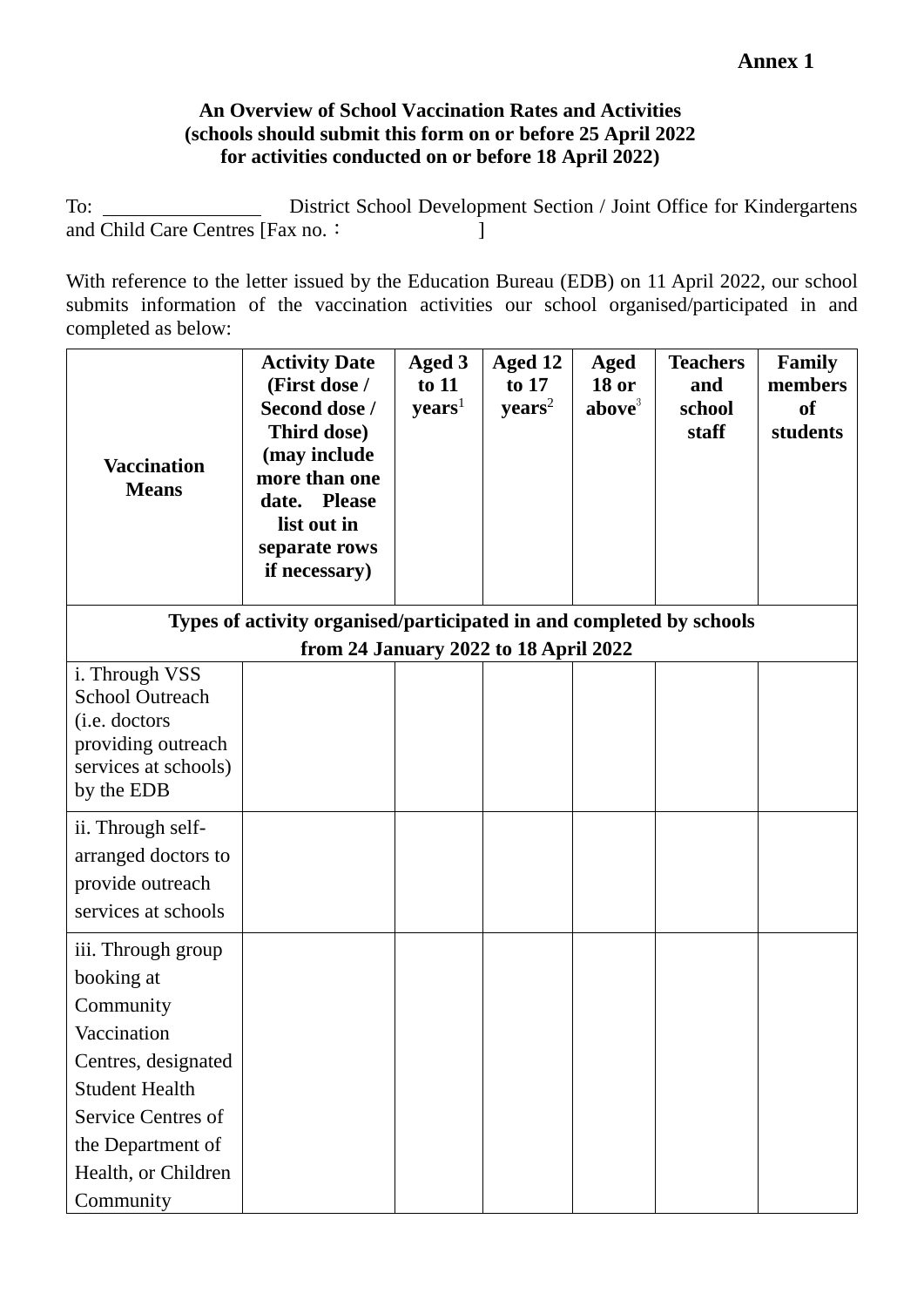| Vaccination<br>Centres                                                                                                                 |  |  |  |
|----------------------------------------------------------------------------------------------------------------------------------------|--|--|--|
| iv. Mobile<br>Vaccination Station<br>(MVS) Outreach<br>Services <sup>4</sup>                                                           |  |  |  |
| v. Through EDB's<br>arrangements for<br>vaccination at<br>designated<br>hospitals (only<br>applicable to<br>Special Schools)           |  |  |  |
| vi. Other activities<br>(vaccination<br>activities organised<br>by other<br>government<br>departments /<br>community<br>organisations) |  |  |  |

Our school submits the latest situation of COVID-19 vaccination of all teachers and school staff directly employed by school, and students aged 3 or above (as of 18 April 2022) as below:

| <b>Vaccinate Rates</b>                                          | <b>Students</b><br>aged 3 to<br>11 years $1$ | <b>Students</b><br>aged 12<br>to 17<br>$\mathbf{years}^2$ | <b>Students</b><br>aged 18<br>years or<br>above <sup>3</sup> | <b>Teaching</b><br>staff directly<br>employed by<br>schools <sup>5</sup> | Non-<br>teaching<br>staff directly<br>employed by<br>schools <sup>6</sup> |
|-----------------------------------------------------------------|----------------------------------------------|-----------------------------------------------------------|--------------------------------------------------------------|--------------------------------------------------------------------------|---------------------------------------------------------------------------|
| of<br>Total<br>number<br>persons                                |                                              |                                                           |                                                              |                                                                          |                                                                           |
| A. Having received<br>the third dose of<br>COVID-19<br>vaccine  |                                              |                                                           |                                                              |                                                                          |                                                                           |
| B. Having received<br>the second dose<br>of COVID-19<br>vaccine |                                              |                                                           |                                                              |                                                                          |                                                                           |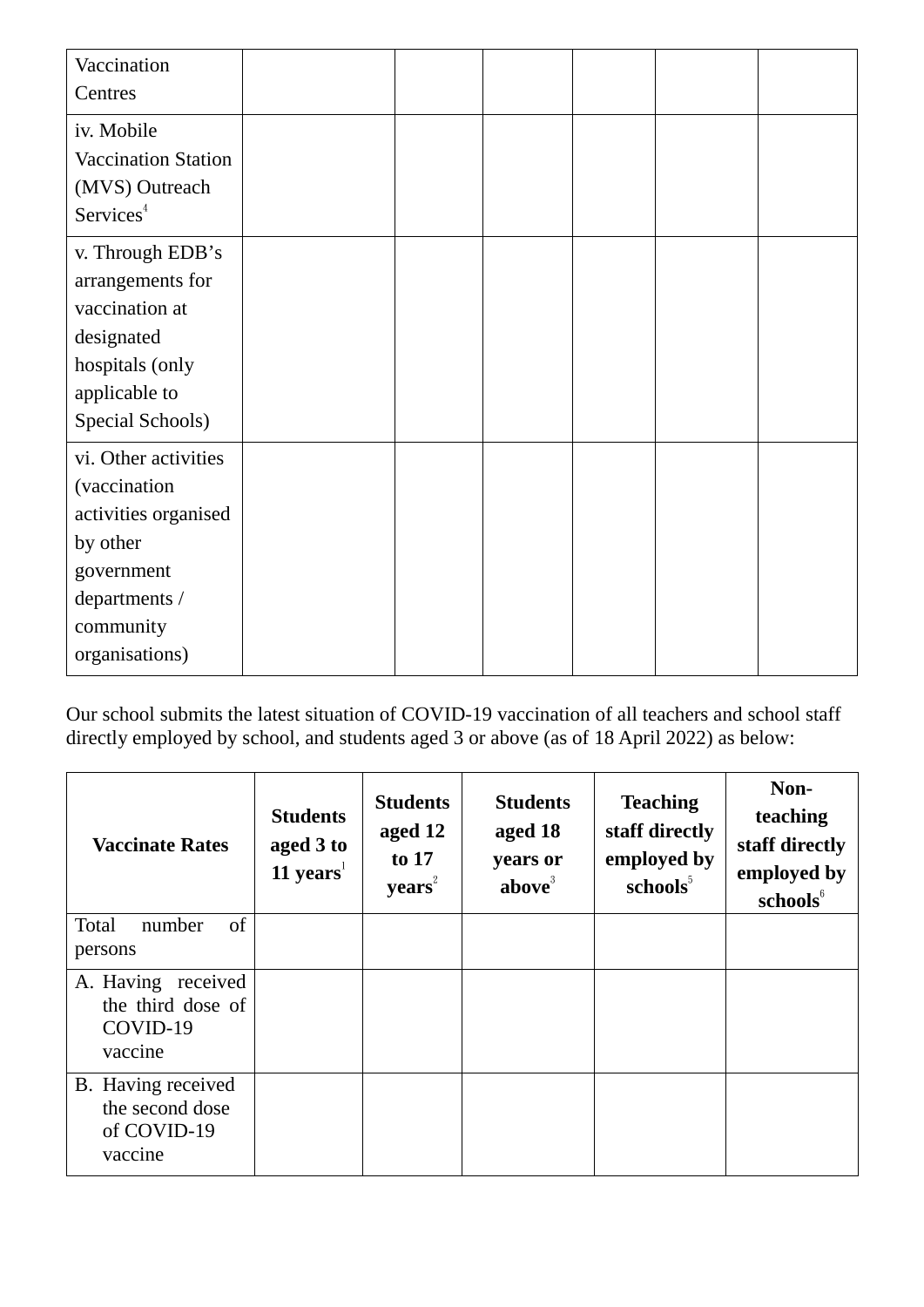| C. Having received<br>the first dose of<br>COVID-19<br>vaccine                                                                                                              |  |  |  |
|-----------------------------------------------------------------------------------------------------------------------------------------------------------------------------|--|--|--|
| D. Waiting for the<br>first dose of<br>COVID-19<br>vaccine or having<br>made an<br>appointment to<br>receive the 1st<br>dose of COVID-<br>19 vaccine                        |  |  |  |
| E. Informed schools<br>that they are<br>medically unfit<br>for vaccination                                                                                                  |  |  |  |
| F. Persons infected<br>with COVID-19<br><i>(including)</i><br>positive cases<br>diagnosed by<br>rapid antigen<br>test) who are<br>temporarily<br>unable to be<br>vaccinated |  |  |  |
| G. Unvaccinated<br>due to other<br>reasons                                                                                                                                  |  |  |  |

Special schools with boarding section should also complete the following table (Not applicable to schools with boarding section other than special schools):

| <b>Vaccination Status</b>   | Non-<br>boarding<br>students | <b>Boarding</b><br>students<br>(returned<br>home) | <b>Boarding</b><br><b>students</b><br>(still residing<br>in boarding<br>houses) | <b>Total</b> |
|-----------------------------|------------------------------|---------------------------------------------------|---------------------------------------------------------------------------------|--------------|
| Completed vaccination:      |                              |                                                   |                                                                                 |              |
| 3 doses                     |                              |                                                   |                                                                                 |              |
| 2 doses                     |                              |                                                   |                                                                                 |              |
| 1 dose                      |                              |                                                   |                                                                                 |              |
| Unvaccinated:               |                              |                                                   |                                                                                 |              |
| Already Reserved booking    |                              |                                                   |                                                                                 |              |
| for the first dose          |                              |                                                   |                                                                                 |              |
| unable to be<br>Temporarily |                              |                                                   |                                                                                 |              |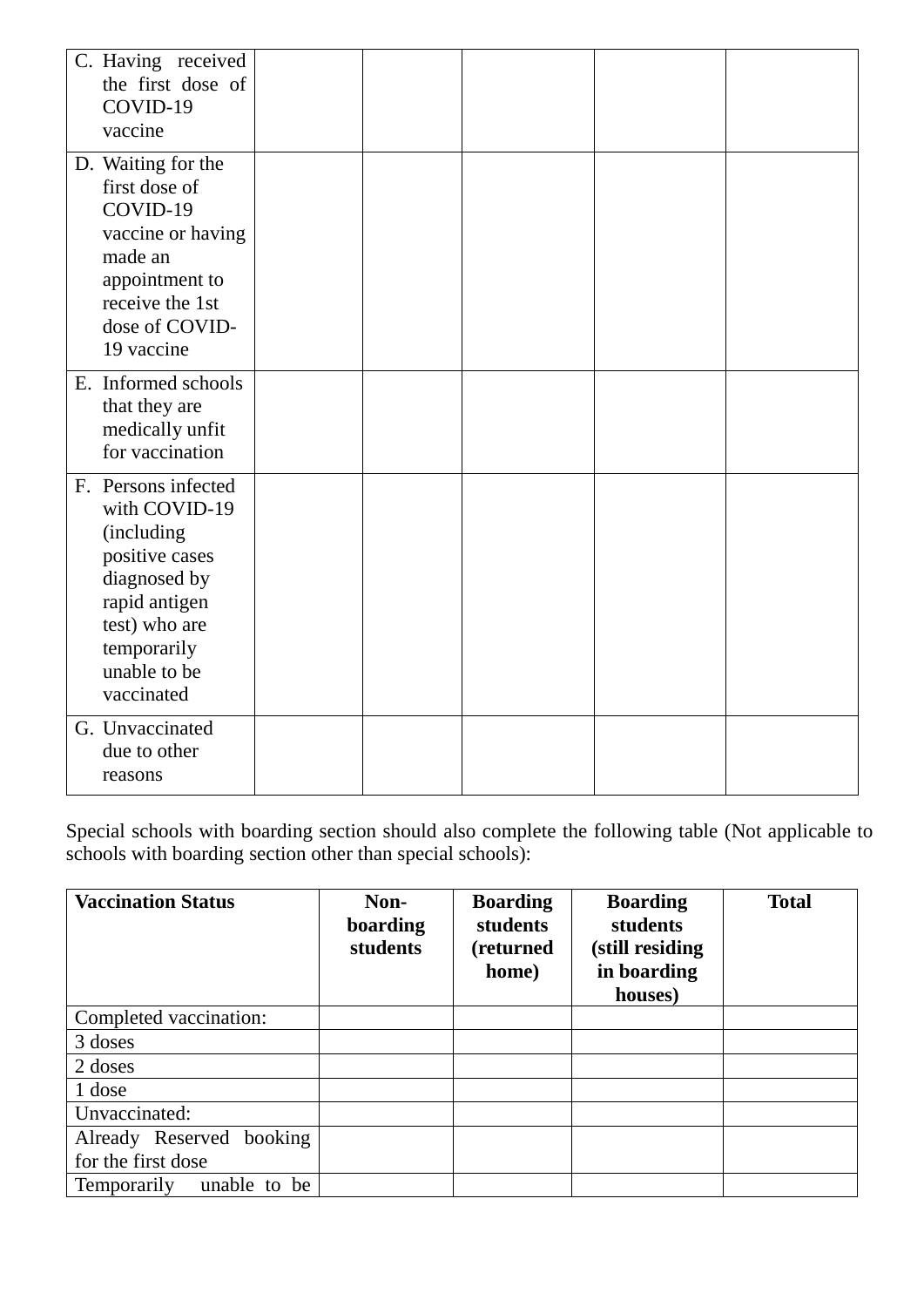| vaccinated with a medical<br>certificate                                     |  |  |
|------------------------------------------------------------------------------|--|--|
| Temporarily unable to be<br>vaccinated due to previous<br>COVID-19 infection |  |  |
| Unvaccinated due to other<br>reasons                                         |  |  |

| School Name:                                         | School Chop (if any) |
|------------------------------------------------------|----------------------|
| Name of Supervisor / Principal (in BLOCK letters): : |                      |
| Signature of Supervisor / Principal:                 |                      |
| Date:                                                |                      |
| Fax No.:                                             |                      |

Remarks﹕

- 1. Students aged 3 to 11 years old refer to the students attending in your school in the 2021/22 school year and are of 3 to 11 years old or above on the vaccination date.
- 2. Students aged 12 to 17 years old refer to the students attending in your school in the 2021/22 school year and are of 12 to 17 years old or above on the vaccination date.
- 3. Students aged 18 years old or above refer to the students attending in your school in the 2021/22 school year and are of 18 years old on the vaccination date.
- 4. If a school has organised VSS or MVS school outreach, schools should only provide their own schools' vaccination information. It is not necessary for the organising school (i.e. school providing its venue) to provide vaccination details of other schools to avoid duplication.
- 5. Teaching staff include principals, teachers and teaching assistants.
- 6. Non-teaching staff include school executive officers, assistant clerical officers/ clerical assistants, accounting staff, janitors, cooks, school bus drivers, school light bus drivers and escorts (commonly known as nannies), laboratory technicians, brailling staff, teacher assistants, teaching assistants, workshop attendants, artisans, social workers, educational psychologists, speech therapists, physiotherapists, occupational therapists, occupational therapy assistants, nurses, wardens, the related grades of boarding section staff such as social work officers, social work assistants, welfare workers.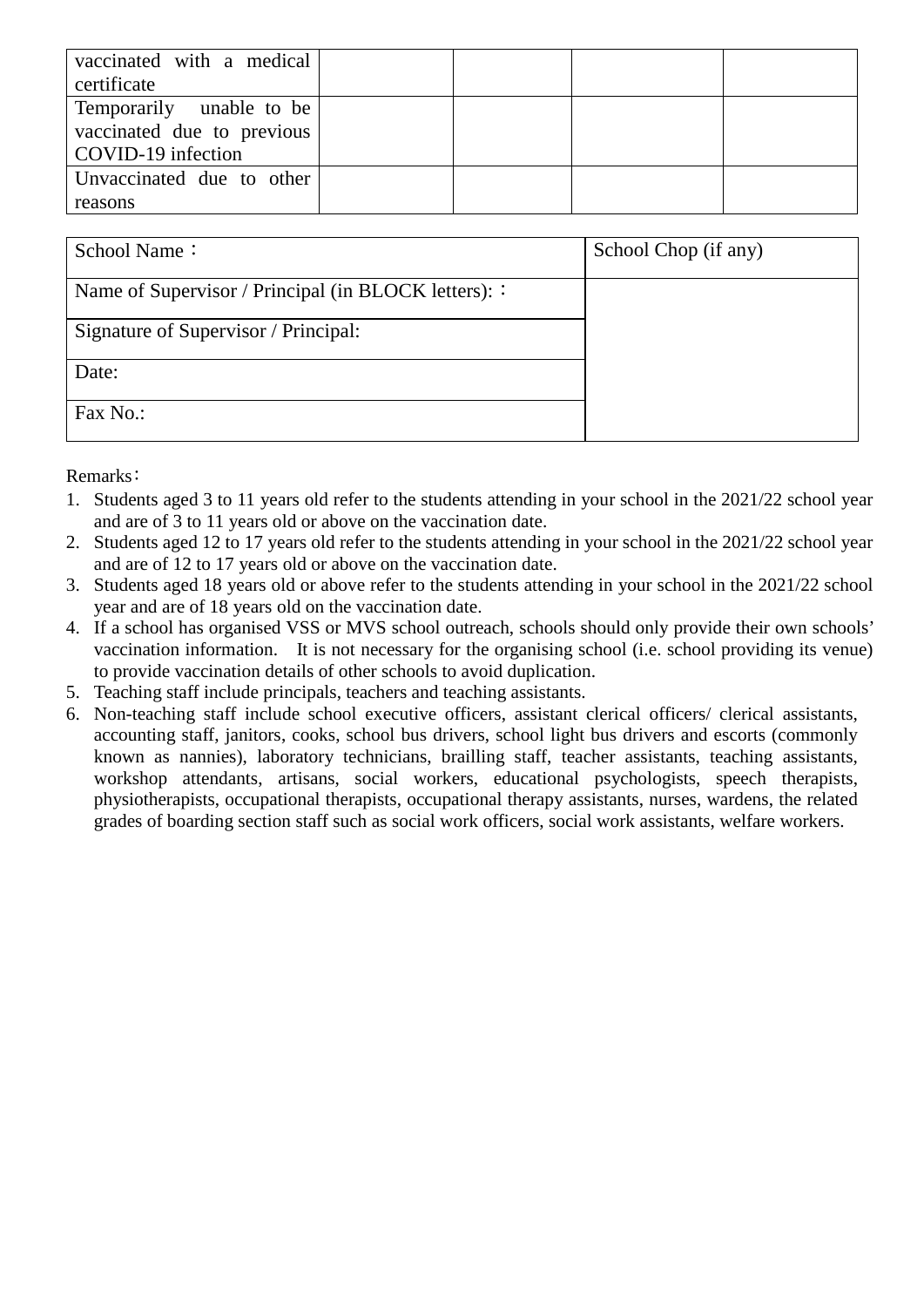# **An overview for School Vaccination Activities (Starting from 18 April 2022, schools should submit this form within 5 working days upon the completion of vaccination activities)**

To: District School Development Section / Joint Office for Kindergartens and Child Care Centres [Fax no.: ]

With reference to the letter issued by the Education Bureau (EDB) on 11 April 2022, our school submits the vaccination activities our school organised/participated in and completed:

| <b>Vaccination</b><br>activities<br>organised /<br>participated in<br>by schools | <b>Activity Date</b><br>$(1st dose / 2nd)$<br>dose/ $3rd$ dose)<br>(may include<br>more than one<br>activity.<br><b>Please list out</b><br>in separate<br>rows if<br>necessary) | Aged 3<br>to 11<br>$\mathbf{years}^1$ | Aged 12<br>to 17<br>$\mathbf{years}^2$ | <b>Aged</b><br>18<br>years<br>or<br>above <sup>3</sup> | <b>Teachers</b><br>and<br>school<br>staff | <b>Family</b><br>members<br><b>of</b><br>students |
|----------------------------------------------------------------------------------|---------------------------------------------------------------------------------------------------------------------------------------------------------------------------------|---------------------------------------|----------------------------------------|--------------------------------------------------------|-------------------------------------------|---------------------------------------------------|
| i. Through VSS<br><b>School Outreach</b>                                         |                                                                                                                                                                                 |                                       |                                        |                                                        |                                           |                                                   |
| (i.e. doctors                                                                    |                                                                                                                                                                                 |                                       |                                        |                                                        |                                           |                                                   |
| providing outreach<br>services at schools)                                       |                                                                                                                                                                                 |                                       |                                        |                                                        |                                           |                                                   |
| by the EDB                                                                       |                                                                                                                                                                                 |                                       |                                        |                                                        |                                           |                                                   |
| ii. Through self-                                                                |                                                                                                                                                                                 |                                       |                                        |                                                        |                                           |                                                   |
| arranged doctors to                                                              |                                                                                                                                                                                 |                                       |                                        |                                                        |                                           |                                                   |
| provide outreach                                                                 |                                                                                                                                                                                 |                                       |                                        |                                                        |                                           |                                                   |
| services at schools                                                              |                                                                                                                                                                                 |                                       |                                        |                                                        |                                           |                                                   |
| iii. Through group                                                               |                                                                                                                                                                                 |                                       |                                        |                                                        |                                           |                                                   |
| booking at                                                                       |                                                                                                                                                                                 |                                       |                                        |                                                        |                                           |                                                   |
| Community                                                                        |                                                                                                                                                                                 |                                       |                                        |                                                        |                                           |                                                   |
| Vaccination                                                                      |                                                                                                                                                                                 |                                       |                                        |                                                        |                                           |                                                   |
| Centres, the<br>designated Student                                               |                                                                                                                                                                                 |                                       |                                        |                                                        |                                           |                                                   |
| <b>Health Service</b>                                                            |                                                                                                                                                                                 |                                       |                                        |                                                        |                                           |                                                   |
| Centres of the                                                                   |                                                                                                                                                                                 |                                       |                                        |                                                        |                                           |                                                   |
| Department of                                                                    |                                                                                                                                                                                 |                                       |                                        |                                                        |                                           |                                                   |
| Health, or Children                                                              |                                                                                                                                                                                 |                                       |                                        |                                                        |                                           |                                                   |
| Community                                                                        |                                                                                                                                                                                 |                                       |                                        |                                                        |                                           |                                                   |
| Vaccination                                                                      |                                                                                                                                                                                 |                                       |                                        |                                                        |                                           |                                                   |
| Centres                                                                          |                                                                                                                                                                                 |                                       |                                        |                                                        |                                           |                                                   |